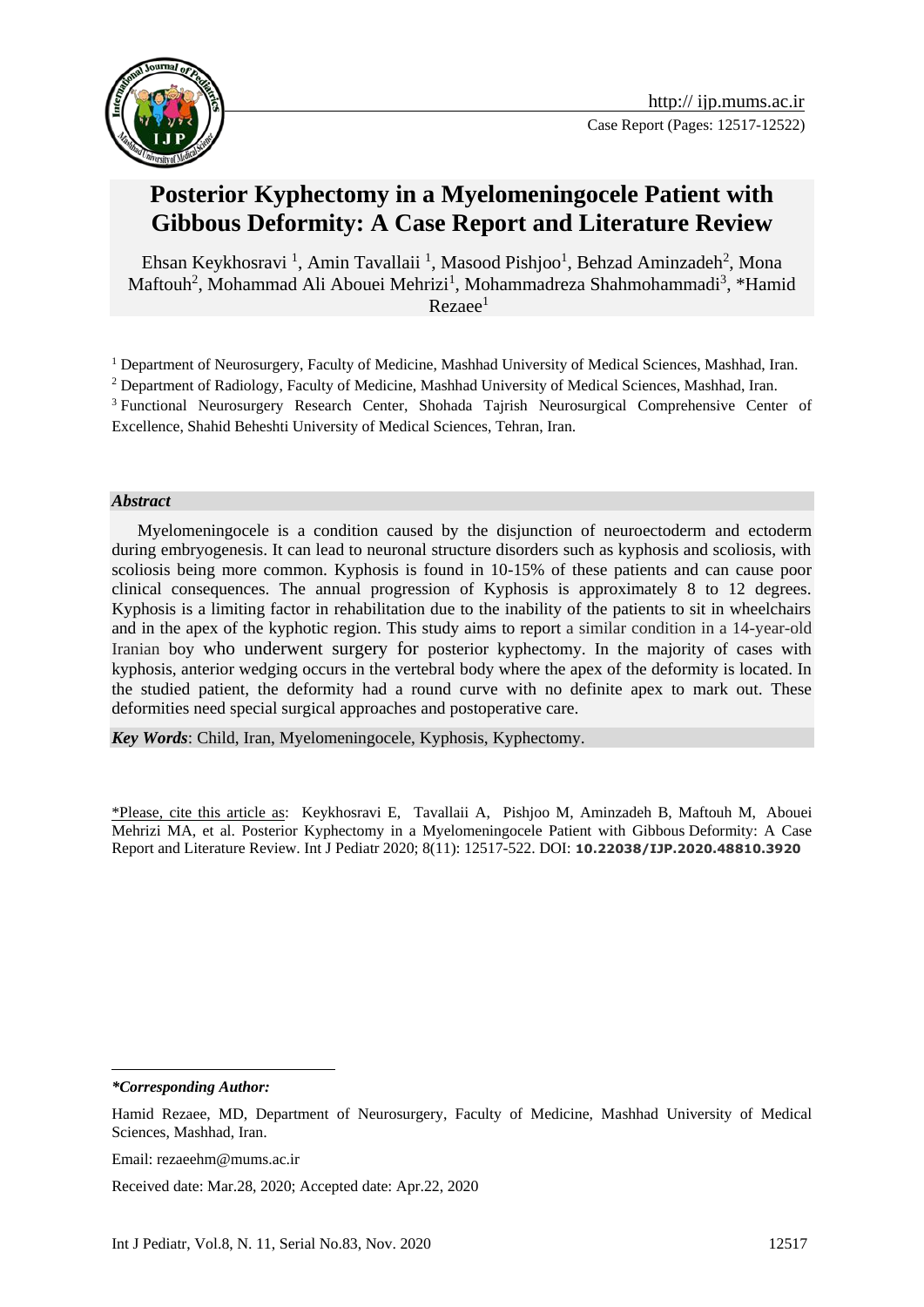### **1- INTRODUCTION**

 Myelomeningocele is a condition caused by the disjunction of neuroectoderm and ectoderm during embryogenesis. It can lead to neuronal structure disorders such as kyphosis and scoliosis, with scoliosis being more common (1). Kyphosis is found in 10- 15% of these patients and can cause poor clinical consequences (2). The annual progression of Kyphosis is approximately 8 to 12 degrees (3). Kyphosis is a limiting factor in rehabilitation due to the inability of the patients to sit in wheelchairs and in the apex of the kyphotic region (4). Sharrard first described vertebrectomy in 1968 as a surgical treatment for correcting and improving vertebral alignment in patients with myelomeningocele (5). Nowadays, the classic approach in treating these patients is kyphectomy and posterior instrumentation (6). This study examines a 14-year-old male patient who underwent kyphectomy and fixation due to severe thoracolumbar

kyphosis. The patient had a case of myelomeningocele repaired during his [neonatal period.](https://www.sciencedirect.com/topics/medicine-and-dentistry/newborn-period)

## **2- CASE REPORTS**

 A 14 year-old paraplegic male patient with thoracolumbar Gibbous deformity was referred by an urologist to Akbar Children Hospital in Mashhad, Iran, in August 2020. The patient could not undergo a cystoscopy procedure because he was unable to lie down in the supine position. The patient had bilateral hydronephrosis and renal dysfunction, had needed Clean Intermittent Catheterization (CIC) for many years, and had a history of pyelonephritis as well. In physical examination, he was diagnosed with thoracic deformity, sensory level at about T7, was completely paraplegic under the level of T7, and lower limbs were atrophic. Computed Tomography Scan (CT scan) of abdomen showed that the left kidney was in the kyphotic curve (**Figure.1**).



**Fig.1**: A: Abdominopelvic CT angiography of patient with left kidney in deformity B: Spinal computed tomography.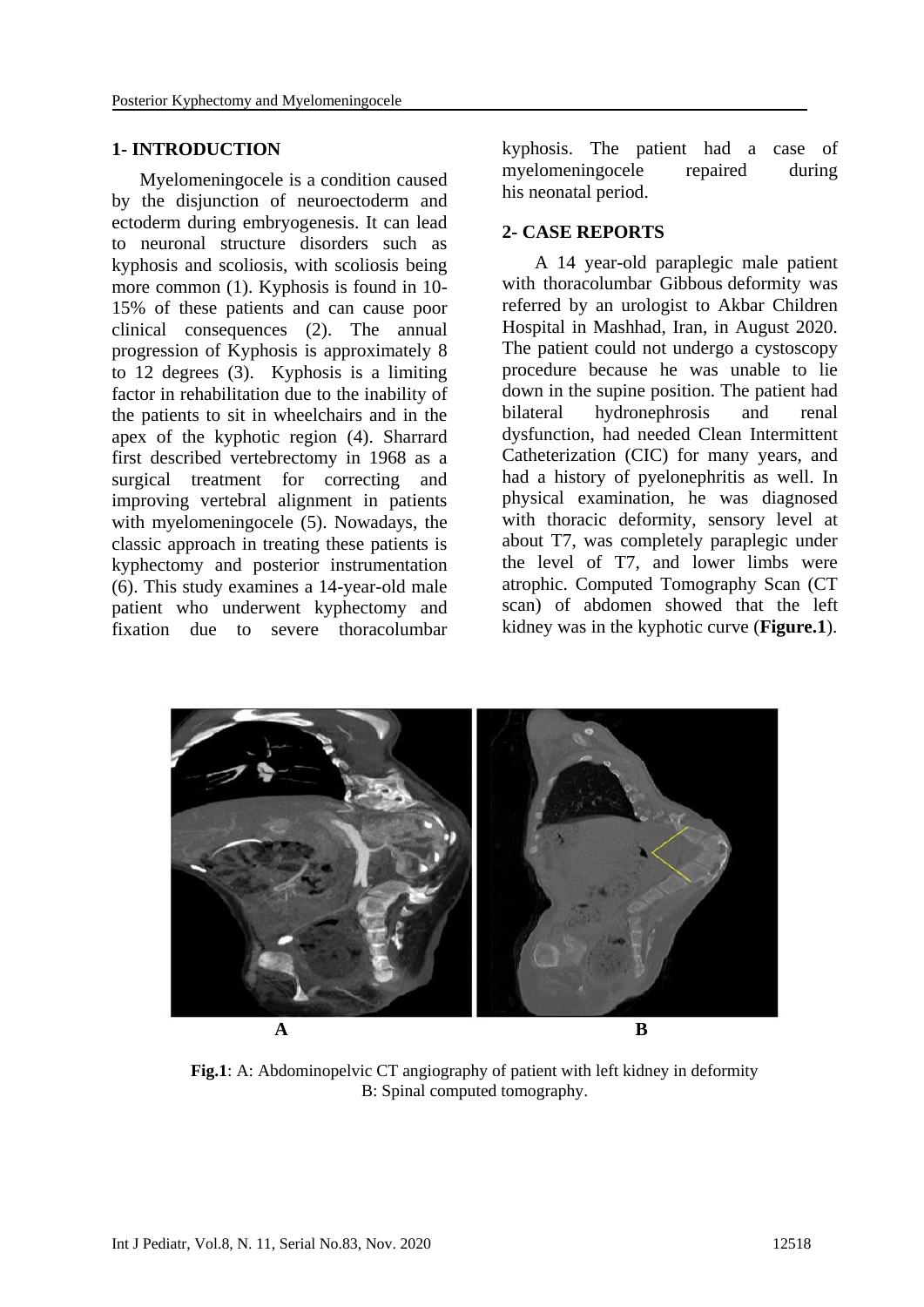## **2-1. Operation**

The surgery was performed with the patient in the prone position, with a roll under the chest and another roll under the hips (**Figure.2**). Previous incision was at the Gibbus deformity region. The level of the previous surgery from T8 to L5 was opened for exposing the site. The skin over the curve had a large midline scar. After opening the fascia and subperiosteal dissection of muscles, pedicle screws were placed in superior vertebrae (T9-T10 –T11), and inferior vertebrae (L3-L4). The Canoe method was used for placing the screws (19). The thecal sac was ligated and then cut at the level of T11. Total spondylectomy of T12, L1 and L2 was performed to expose the Anterior Longitudinal Ligament (ALL).

Then, the spinal reconstruction was performed using rods to place the lower endplate of T11 and the upper endplate of L3 vertebral body tight together. Bone autograft was utilized to fill the gap between the two ends of the spine. The bleeding throughout the operation was estimated at 130 ml and the total duration of the surgery was 5 hours.

### **2-2. Post-operative condition**

Complications such as Cerebrospinal Fluid (CSF) leakage or infections did not occur after the surgery. The patient was able to lie down in the supine position and sit in the wheelchair without difficulty the next day of the operation (**Figure. 3**).



**Fig.2:** Gibbus deformity. Note the severe sharp angle thoracolumbar spinal deformity.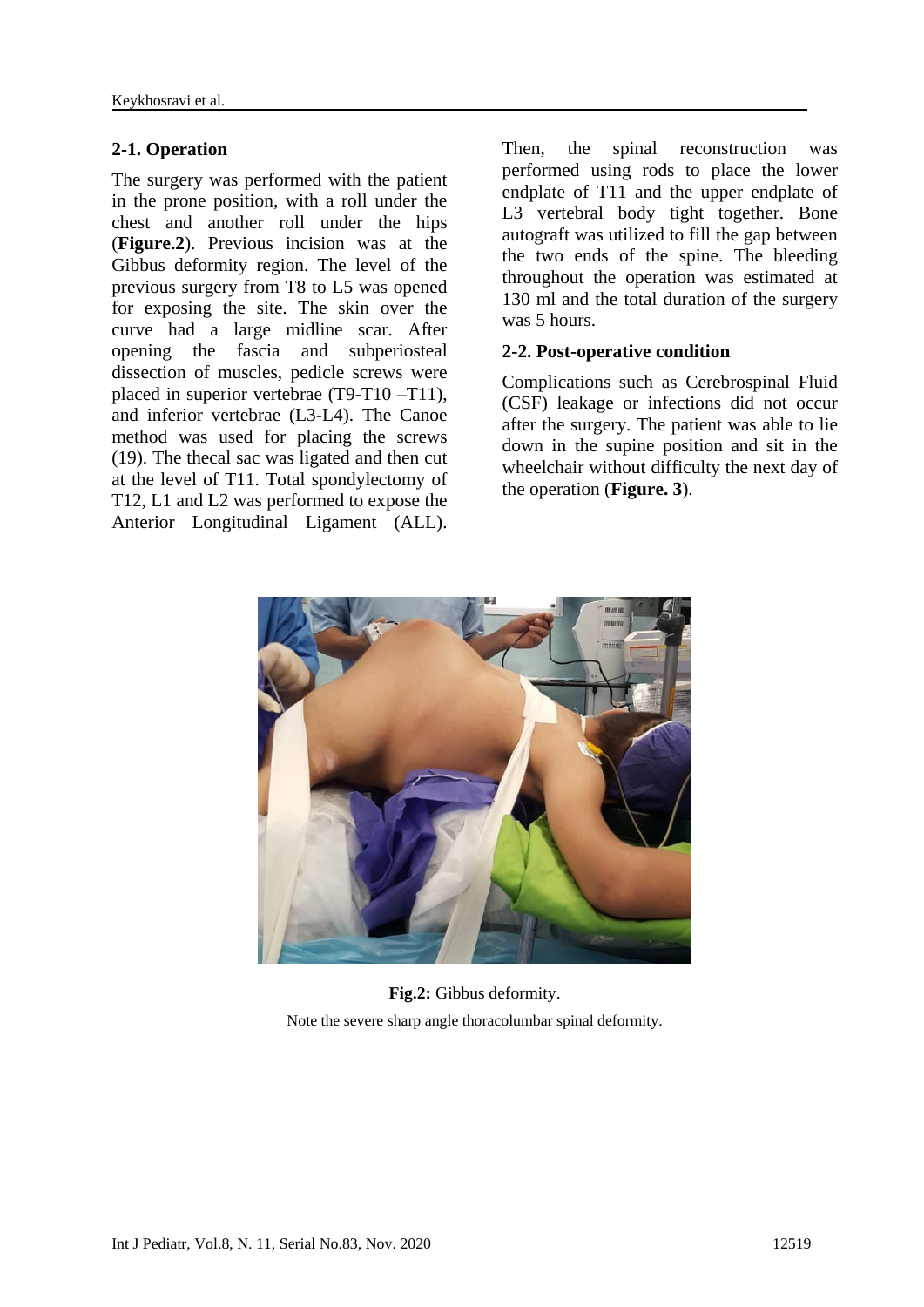



#### **3- DISCUSSION**

 Myelomeningocele is a condition caused by the disjunction of neuroectoderm and ectoderm during embryogenesis. It occurs in 0.005-0.2 % of births. Neuronal structure dysfunction can cause kyphosis and scoliosis (1). Spinal deformities are found in 50% of patients (7). Kyphosis is usually seen in thoracolumbar spines and the kyphotic curve is more than 80 degrees in most of the cases (8). Patients are unable to sit upright without the use of their hands because of severe kyphotic deformity. They are also not able to lie down in the supine position due to the Gibbus deformity. Over time, as the deformity progresses, it can lead to a reduction in lumbar vertebral height. These alterations decrease the thoracic compliance due to the restriction of the thoracic cavity growth and protrusion of the intra-abdominal organs into the thoracic cage. The result of these changes is the compensatory thoracic lordosis to increase the pulmonary function (9). No clinical clue or complaint was found in the patient's pulmonary function at the 6 months follow-up. In addition, our patient was not at risk for thoracic insufficiency syndrome, this complication is seen in younger children who undergo a long instrumentation involving the proximal (involvement of T1 or T2) thoracic spine (20). Treatment of hyperkyphosis is a challenging issue in myelomeningocele patients. This progressive deformity is a result of defects in spinal posterior body elements and lateral vertebral extensors displacement, accompanied with the intensive effect of the spinal flexors that change vertebral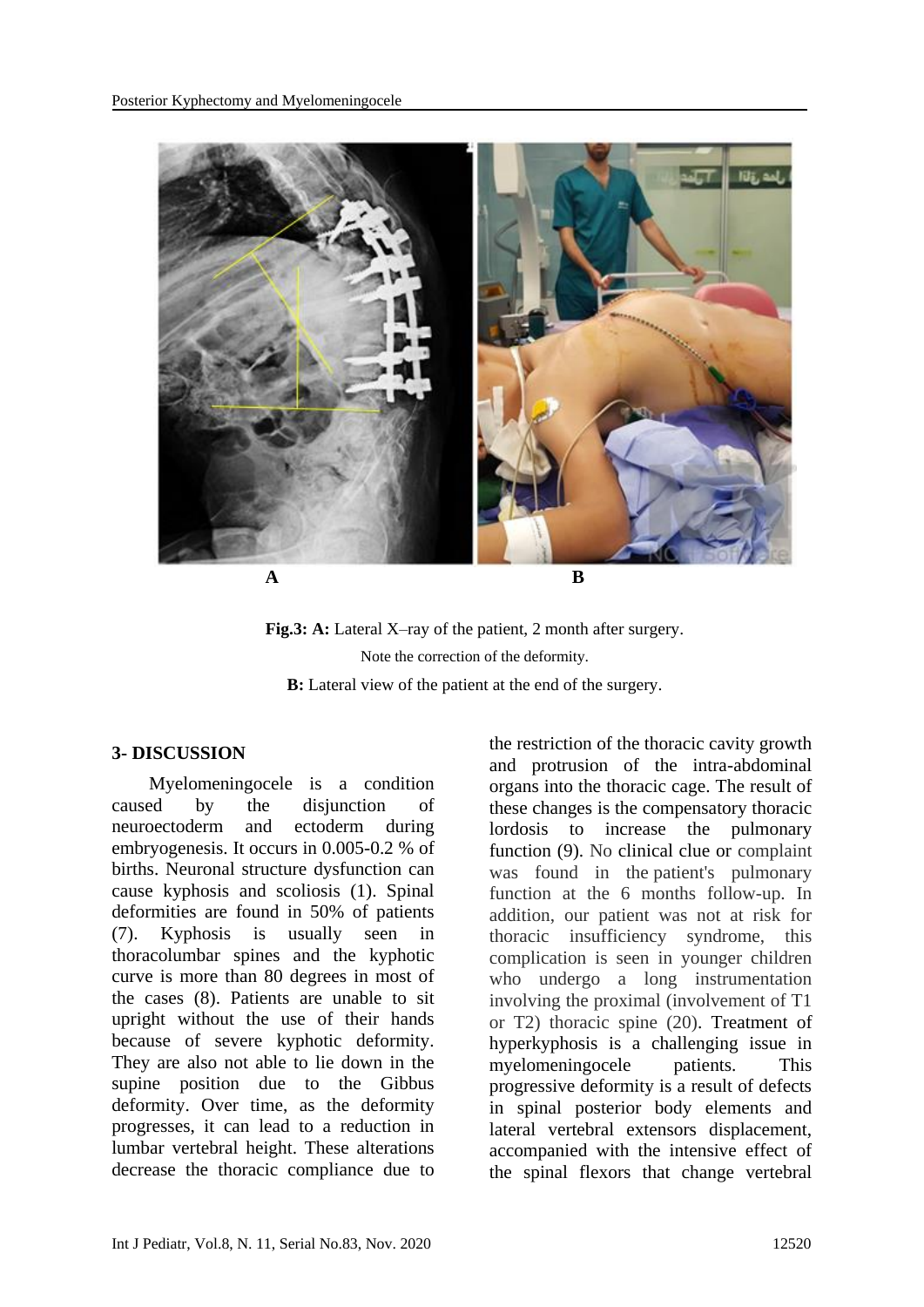biomechanics and bending forward (10). Skin damages at the Gibbous region, sagittal imbalance, and deformity progression are indications for surgical treatment. Most surgeons recommend the age of 5-12 years for surgery if there is adequate skin at the site of kyphosis (12). The best estimated age for surgery is 8 years and older to prevent the growth restriction due to the long fusion time (9). Kyphectomy surgery is the treatment method of choice in patients with rigid kyphosis and myelomeningocele (13, 14). Sharrard first described vertebrectomy in 1968 as a method for correcting deformities and vertebral alignment (5). Fixing methods for the surgical treatment of kyphosis are: anteroposterior fusion, posterior fusion only, anterior and posterior plating, in situ fusion by Spica cast, Harrington rod, Dwyer instrumentation, luque rod, cable, hook, wire, pin, Gardner bottle screw, Hartshill rectangle, lumbar pedicle screw alone, Isola rod, and Cotrel-Dubousset instrumentation (16).

Kyphosis can be corrected up to 47 degrees after vertebrectomy and placing trans-corporal screws (9). Heydemann and Gillespie were able to correct the kyphosis up to 91.2 degrees compared to the preoperative condition. Huang and Lubicky corrected the kyphotic degree up to 104.5 degrees using modified Gillespie method (17). Ganjeifar et al. (2016) reported a case of severe myelomeningocele-related kyphosis that underwent surgery with an extraperitoneal approach and 5-level en bloc spondylectomy. They had also performed interbody and posterolateral fusion and long segment pedicle screw fixation. According to the authors, this method could reduce the severity of complications such as bleeding and mortality (18). The general complications of surgery include delayed surgical wound healing, bleeding, and occasionally death (10). The incidence

of complications in these surgeries has been reported up to 90% with the most common being infection of the surgical site and wound dehiscence (1). Thin and poorly repaired skin in the kyphotic region can cause recurrent infections and CSF leakage (3). Other complications include significant rates of pseudoarthrosis, and implant failure (15).

# **4- CONCLUSION**

 In the majority of cases with kyphosis, anterior wedging occurs in the [vertebral](https://www.sciencedirect.com/topics/medicine-and-dentistry/body-of-vertebra)  [body](https://www.sciencedirect.com/topics/medicine-and-dentistry/body-of-vertebra) where the apex of the deformity is located. In the patient examined in this study, the deformity had a round curve with no definite apex to mark out. These deformities need special surgical approaches and postoperative care.

# **5- CONFLICT OF INTEREST:** None.

# **6- REFERENCES**

1. Hwang SW, Thomas JG, Blumberg TJ, Whitehead WE, Curry DJ, Dauser RC, Luerssen TG, Jea A. Kyphectomy in patients with myelomeningocele treated with pedicle screw–only constructs: case reports and review: Report of 2 cases. Journal of Neurosurgery: Pediatrics. 2011;8(1):63-70.

2. Altiok H, Finlayson C, Hassani S, Sturm P. Kyphectomy in children with myelomeningocele. Clinical Orthopaedics and Related Research®. 2011; 469(5):1272-8.

3. Christofersen MR, Brooks AL. Excision and wire fixation of rigid myelomeningocele kyphosis. J Pediatr Orthop 1985; 5:691–6.

4. Jain AK, Kumar J. Tuberculosis of spine: neurological deficit. European Spine Journal. 2013; 22(4):624-33.

5. Sharrard WJW. Spinal osteotomy for congenital kyphosis in myelomeningocele. J Bone Joint Surg Br 1968; 50: 466–71.

6. Canaz H, Alatas I, Canaz G, Gumussuyu G, Cacan MA, Saracoglu A, Ucar BY. Surgical treatment of patients with myelomeningocelerelated spine deformities: study of 26 cases. Child's Nervous System. 2018; 34(7):1367-74.